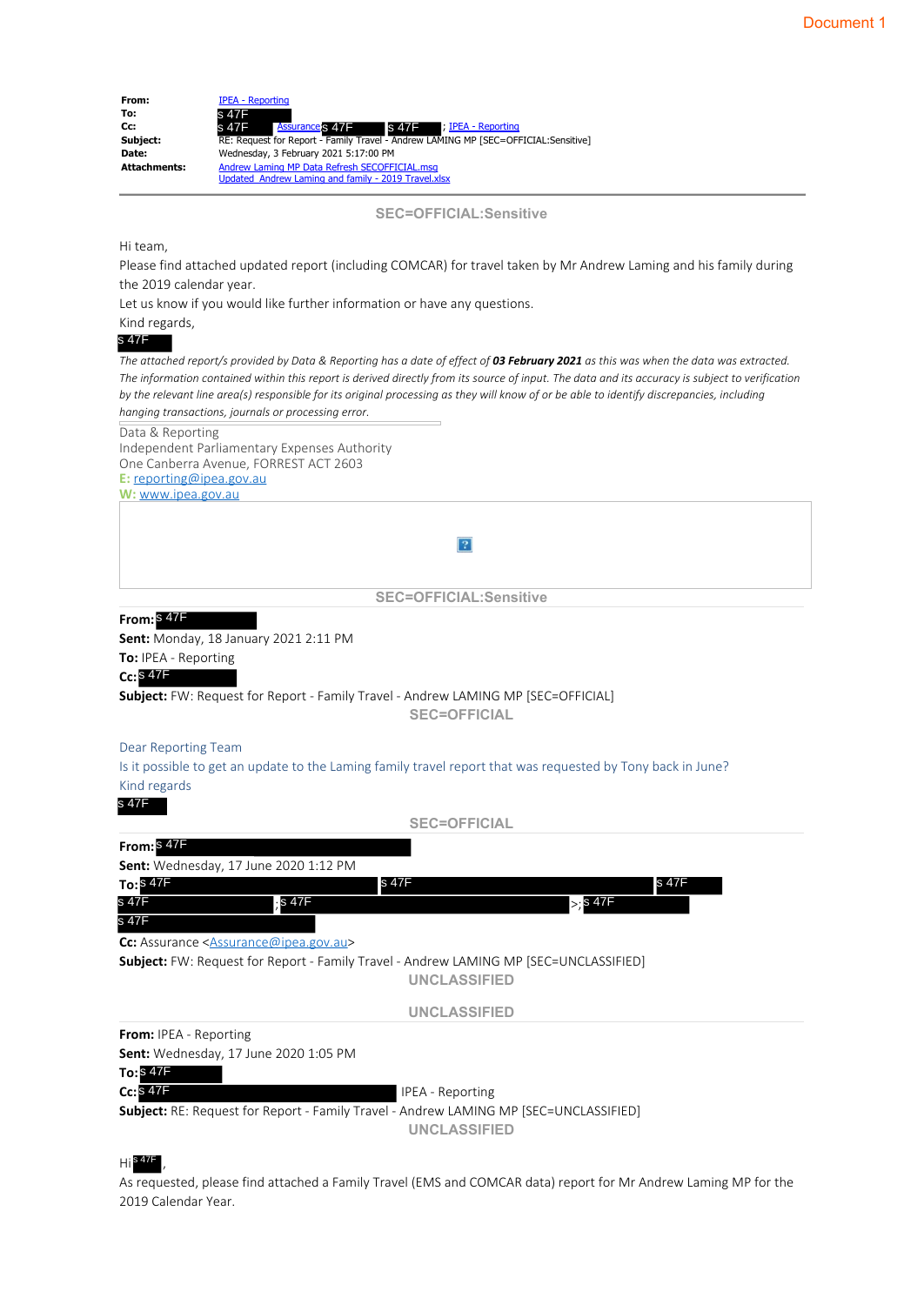The report has been run based on the criteria provided below and the Alternate colour on the report is based on Reference Number for your ease in viewing this report.

Please note, 1 transaction has been journalled (highlighted yellow) and has been included for your reference.

Let us know if you require further information.

Kind regards,

| s 47F                                                                                                                                          |
|------------------------------------------------------------------------------------------------------------------------------------------------|
| The attached report/s provided by Reporting has a date of effect of 17 June 2020 as this was when the data was extracted. The                  |
| information contained within this report is derived directly from its source of input. The data and its accuracy is subject to verification by |
| the relevant line area(s) responsible for its original processing as they will know of or be able to identify discrepancies, including         |
| hanging transactions, journals or processing error.                                                                                            |
| <b>Reporting</b>                                                                                                                               |
| Transparency Assurance and Legal Branch                                                                                                        |
| Independent Parliamentary Expenses Authority                                                                                                   |
| One Canberra Avenue, FORREST ACT 2603                                                                                                          |
| E: reporting@ipea.gov.au                                                                                                                       |
| www.ipea.gov.au                                                                                                                                |
|                                                                                                                                                |
| $\boldsymbol{?}$                                                                                                                               |
|                                                                                                                                                |
|                                                                                                                                                |
| <b>UNCLASSIFIED</b>                                                                                                                            |
| From: 847F                                                                                                                                     |
| <b>Sent:</b> Wednesday, 17 June 2020 10:03 AM                                                                                                  |
| To: $847F$                                                                                                                                     |
| IPEA - Reporting <reporting@ipea.gov.au></reporting@ipea.gov.au>                                                                               |
| $CciS$ 47F                                                                                                                                     |
| Subject: RE: Request for Report - Family Travel - Andrew LAMING MP [SEC=UNCLASSIFIED]                                                          |
| <b>UNCLASSIFIED</b>                                                                                                                            |
|                                                                                                                                                |
| <b>His 47F</b>                                                                                                                                 |
| I am good thanks! Hope you are well!                                                                                                           |
| Thanks for the below info $-$ we are currently progressing on this report.                                                                     |
| Kind regards,                                                                                                                                  |
| s 47F                                                                                                                                          |
| s 47F                                                                                                                                          |
|                                                                                                                                                |
| Reporting Officer   Transparency, Assurance and Legal Branch                                                                                   |
| Independent Parliamentary Expenses Authority<br>One Canberra Avenue, FORREST ACT 2603                                                          |
| s 47F                                                                                                                                          |
|                                                                                                                                                |
| www.pea.gov.au                                                                                                                                 |
|                                                                                                                                                |
|                                                                                                                                                |
| ?                                                                                                                                              |
|                                                                                                                                                |
|                                                                                                                                                |
| <b>UNCLASSIFIED</b>                                                                                                                            |
| From: \$47F                                                                                                                                    |
| Sent: Tuesday, 16 June 2020 5:37 PM                                                                                                            |
| To: IPEA - Reporting <reporting@ipea.gov.au></reporting@ipea.gov.au>                                                                           |
| Cc: S 47F                                                                                                                                      |
| Subject: RE: Request for Report - Family Travel - Andrew LAMING MP [SEC=UNCLASSIFIED]                                                          |
| <b>UNCLASSIFIED</b>                                                                                                                            |
|                                                                                                                                                |
| $H$ s 47F                                                                                                                                      |
|                                                                                                                                                |

### How are you?

Thanks for your work on getting this ready for the Team. In response to your questions:

Include LAMING

Certified Claims only – Noting its for 2019 and everything should be certified no? Let me know if I'm wrong or that doesn't make sense. Include all transactions and we can filter out what we don't want. That way we have visibility on any repayments or possible changes of travel that were considered personal. Entitlement date.

Domestic.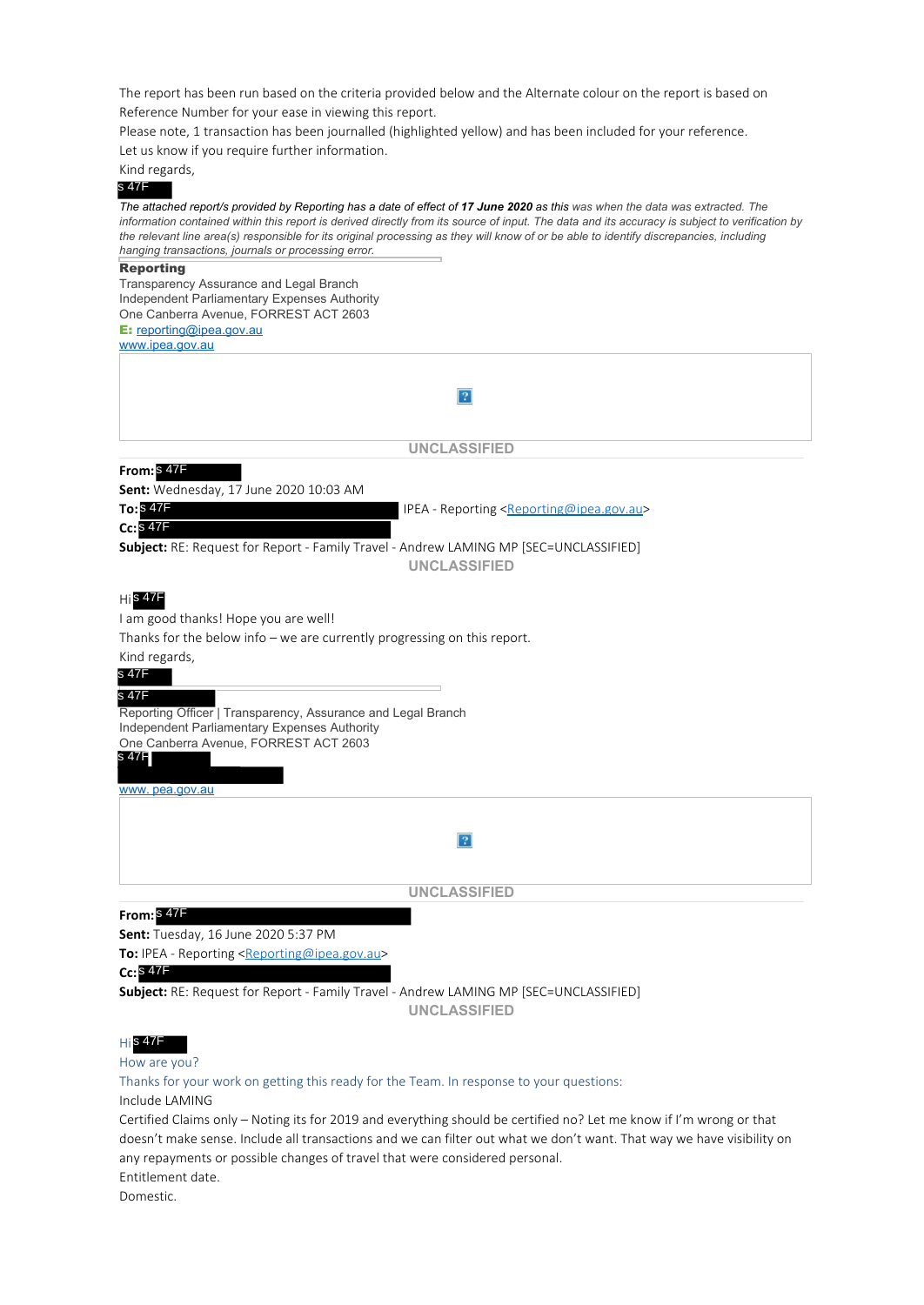Many thanks

| s<br>47F                                                                                                                                  |                                                                                                                        |
|-------------------------------------------------------------------------------------------------------------------------------------------|------------------------------------------------------------------------------------------------------------------------|
|                                                                                                                                           | <b>UNCLASSIFIED</b>                                                                                                    |
| From: IPEA - Reporting <reporting@ipea.gov.au></reporting@ipea.gov.au>                                                                    |                                                                                                                        |
| <b>Sent:</b> Tuesday, 16 June 2020 3:47 PM                                                                                                |                                                                                                                        |
| $To:$ $S$ $47F$<br>$Cc:$ $S$ $47F$                                                                                                        |                                                                                                                        |
| <b>Subject:</b> RE: Request for Report - Family Travel - Andrew LAMING MP [SEC=UNCLASSIFIED]                                              | IPEA - Reporting <reporting@ipea.gov.au></reporting@ipea.gov.au>                                                       |
|                                                                                                                                           | <b>UNCLASSIFIED</b>                                                                                                    |
|                                                                                                                                           |                                                                                                                        |
| $H$ s 47F                                                                                                                                 |                                                                                                                        |
| Can you please clarify the following please:                                                                                              |                                                                                                                        |
|                                                                                                                                           | - Should data for Mr Andrew LAMING MP be included in the report as well or just family data?                           |
|                                                                                                                                           | - Were you after all transactions regardless of their claim (ie. Waiting Submission, Waiting Certification, Certified) |
|                                                                                                                                           | or EMS journal status? Or were you just after the latest Certified transactions?                                       |
|                                                                                                                                           | -Should the report be run based on when the date that the travel occurred (Entitlement Date) or the date that the      |
| transaction was certified by IPEA (Certified Date)?<br>- Were you after Domestic and International data, or just Domestic?                |                                                                                                                        |
| Thanks in advance,                                                                                                                        |                                                                                                                        |
| Kind regards,                                                                                                                             |                                                                                                                        |
| s 47F                                                                                                                                     |                                                                                                                        |
| s 47F                                                                                                                                     |                                                                                                                        |
| Reporting Officer   Transparency, Assurance and Legal Branch                                                                              |                                                                                                                        |
| Independent Parliamentary Expenses Authority                                                                                              |                                                                                                                        |
| One Canberra Avenue, FORREST ACT 2603<br>s 47F                                                                                            |                                                                                                                        |
|                                                                                                                                           |                                                                                                                        |
| www.ipea.gov.au                                                                                                                           |                                                                                                                        |
|                                                                                                                                           |                                                                                                                        |
|                                                                                                                                           | 2                                                                                                                      |
|                                                                                                                                           |                                                                                                                        |
|                                                                                                                                           | <b>UNCLASSIFIED</b>                                                                                                    |
| From: \$47F                                                                                                                               |                                                                                                                        |
| <b>Sent:</b> Tuesday, 9 June 2020 3:24 PM                                                                                                 |                                                                                                                        |
| To: IPEA - Reporting <reporting@ipea.gov.au></reporting@ipea.gov.au>                                                                      |                                                                                                                        |
| <b>Cc: S 47F</b>                                                                                                                          | s 47F<br>s 47F                                                                                                         |
| s 47F                                                                                                                                     |                                                                                                                        |
| Subject: Request for Report - Family Travel - Andrew LAMING MP [SEC=UNCLASSIFIED]                                                         |                                                                                                                        |
|                                                                                                                                           | <b>UNCLASSIFIED</b>                                                                                                    |
|                                                                                                                                           |                                                                                                                        |
| Good afternoon Reporting                                                                                                                  |                                                                                                                        |
|                                                                                                                                           | I hope this email finds you well. The Audit and Assurance Team requests the following report:                          |
| Family Travel Report - Mr Andrew LAMING MP                                                                                                |                                                                                                                        |
| 2019 calendar year - COMCAR included please<br>Noting competing priorities - Is it possible to be provided with this report by next week? |                                                                                                                        |
| Happy to discuss.                                                                                                                         |                                                                                                                        |
| Many thanks                                                                                                                               |                                                                                                                        |
| $\frac{S}{\sqrt{2}}$                                                                                                                      |                                                                                                                        |

### 47F s 47F

Director, Transparency, Assurance and Legal Independent Parliamentary Expenses Authority One Canberra Avenue, FORREST ACT 2603



www.ipea.gov.au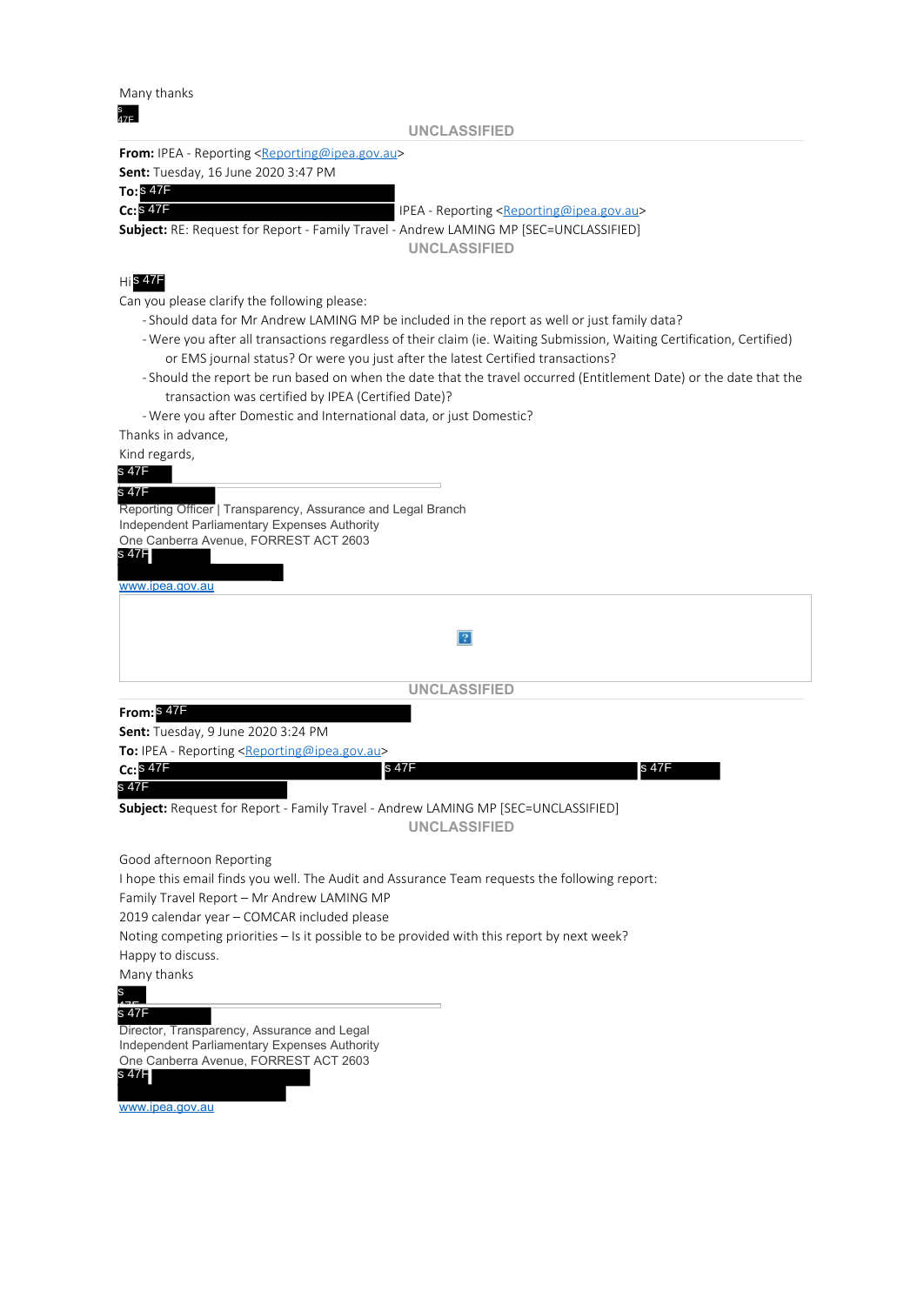cid:image002.jpg@01D4225C.C2A3B030

**UNCLASSIFIED**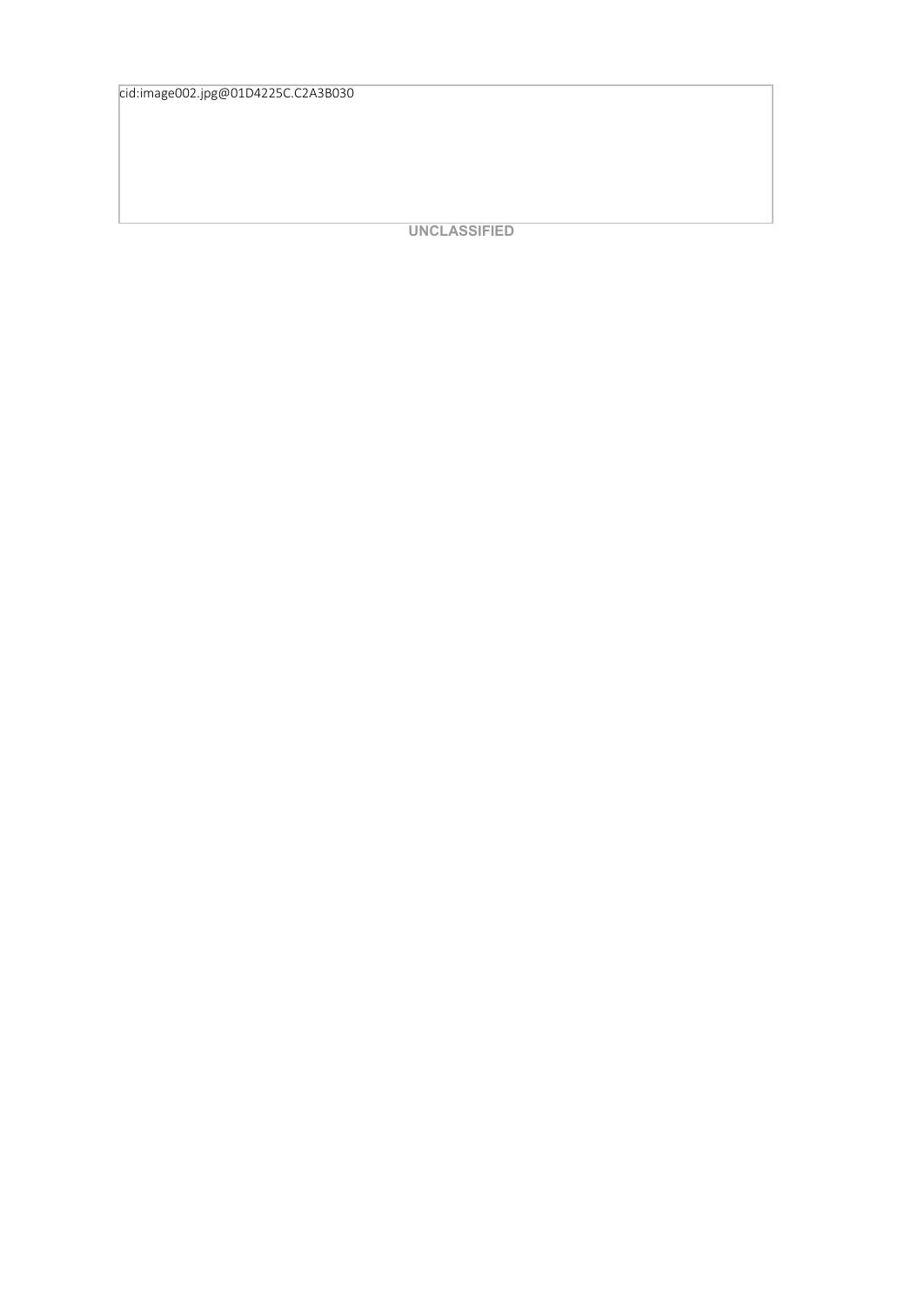| From:               | s 47F                                                                                        |
|---------------------|----------------------------------------------------------------------------------------------|
| To:                 | <b>IPEA - Reporting</b>                                                                      |
| Subject:            | Andrew Laming MP Data Refresh [SEC=OFFICIAL]                                                 |
| Date:               | Wednesday, 3 February 2021 12:00:39 PM                                                       |
| <b>Attachments:</b> | image003.wmz<br>image004.png<br>image005.png<br>image006.png<br>image007.png<br>image008.png |

**SEC=OFFICIAL**

Good afternoon Team,

Please see below request for all travel data for Andrew Laming MP and his family.

This is a request to see if any changes have been made since the previous report was requested for an assurance matter.

If you need any further information or clarification please let me know.

Thank you,

s 47F

# **Report Request Form**

**Please fill in this form then click the Submit button below to send to the Entitlements Reporting Team**

### *Please select what type of report you require:*

Travel

### 1. *Is the report for a specific office, entitlee or supplier?*

| Andrew Laming MP & Family                    |                |
|----------------------------------------------|----------------|
| 2. Date range:                               |                |
| 1 Jan 19 to 30 Sep 19 (All Transactions)     |                |
| 3. Type of date:                             |                |
| Entitlement Date (date entitlement accessed) |                |
|                                              |                |
| 4. Please select the priority of your report |                |
| Routine                                      |                |
| cid:image006.png@01D315CC.CB872620           |                |
|                                              | $\overline{?}$ |
| 5. Information on the type of report:        |                |
| cid:image007.png@01D315CC.CB872620           |                |
|                                              |                |
|                                              |                |
|                                              | $\overline{?}$ |
|                                              |                |
|                                              |                |
|                                              |                |

6. *Are there any other specific details or requirements?*

## $\boldsymbol{?}$

Please also include:

- any cancellations or reimbursements;
- COMCAR data

s 47F s 47F